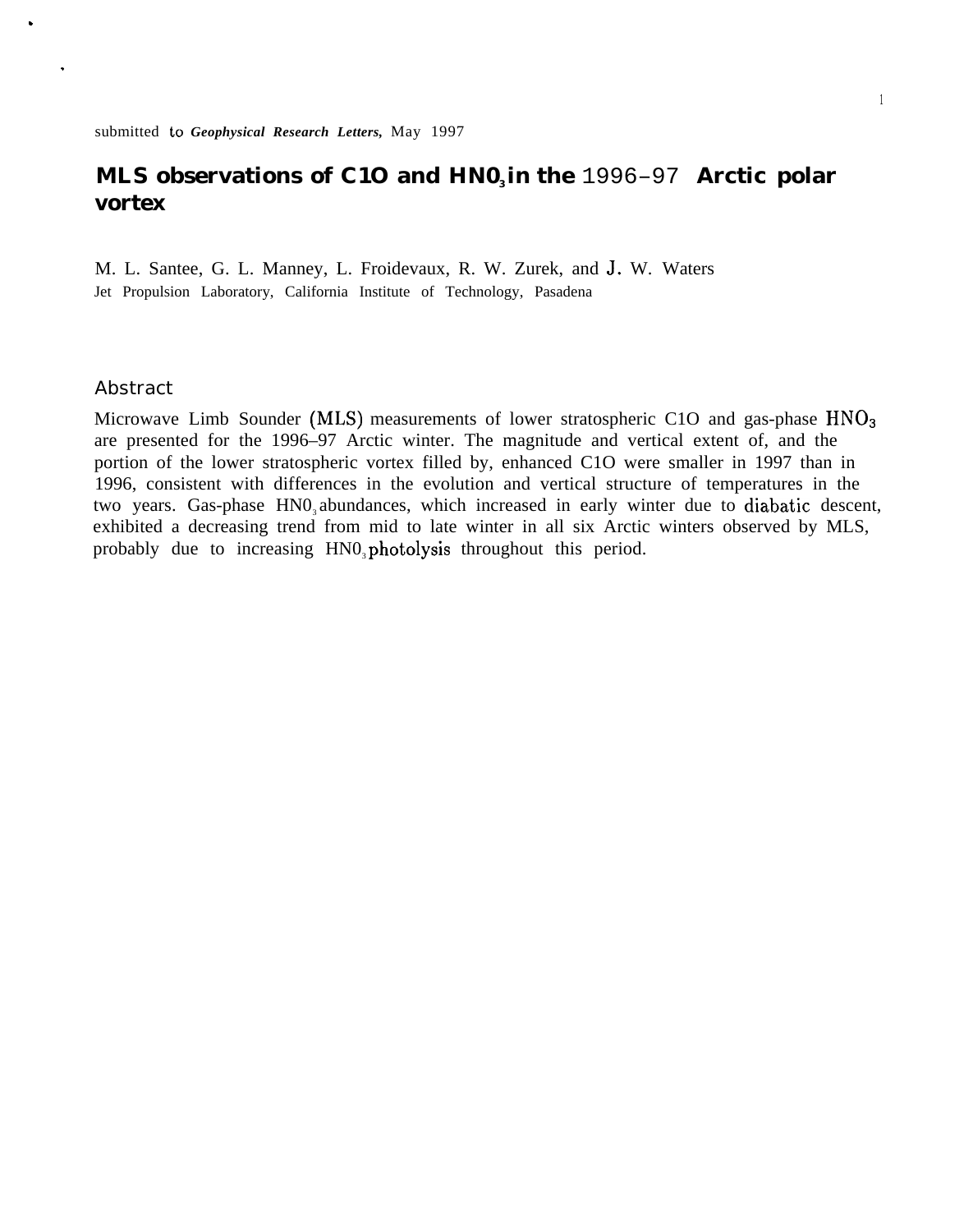uid ternary solution PSCs as temperatures drop be $low \sim 192$  K, followed by a gradual conversion to more stable crystalline forms after exposure to low temperatures for several days [Santee et al., 1997]. Once crystalline PSCS have formed, they remain present at 465 K up to temperatures as high as 195 K [Hanson *and A4auersberger, 1988].* Therefore we have overlaid on the  $465$  K HN0, maps the UKMO temperature contours of 195 K and 192 K, as well as 188 K (the approximate water ice frost point). Contours of PV derived from the UKMO analyses are also included to indicate the approximate extent and strength of the polar vortex.

.

.

In mid-December 1996 the lower stratospheric vortex was not yet well-developed  $[Cov et al., 1997]$ , and the high vortex  $HNO<sub>3</sub>$  and strong  $HNO<sub>3</sub>$  gradients across the vortex boundary that result from diabatic descent within a confined area were not yet apparent (Fig. 2). Since temperatures were still relatively high at this time the chlorine had not yet been activated, in contrast to the mid-December 1995 observations presented by S96. By 28 January, when MLS observations of the northern high latitudes resumed, 465 K temperatures had been below 195 K for *20* days and below 192 K for 12 days, facilitating the heterogeneous activation of chlorine on PSC particles [e.g., *Solomon, 1990]* as evidenced by the enhanced C1O in the sunlit portion of the vortex. C1O was also significantly enhanced at 585 K (Fig. 3), where temperatures had been very low throughout January. However, comparison with the 29 January 1996 map in S96 indicates that in 1997 the 465 K C1O abundances were smaller and the enhanced C1O filled less of the sunlit vortex than in 1996. Uniformly high values of gas-phase  $HNO<sub>3</sub>$  were observed inside the vortex on 28 January 1997, when UKMO minimum temperatures at 465 K briefly exceeded 195 K and any PSCS present would have evaporated. Low-HN0 $_3$  regions in the 20 and 26 February 1997 maps are coincident with low-temperature regions; S96 showed that similar pockets of depleted gas-phase  $HNO<sub>3</sub>$  on 20 February and 3 March 1996 were caused by PSC formation. Whereas in 1996 the cold PSC-formation areas extended along the vortex edge [S96] where the winds are strongest, in 1997 they were situated near the vortex center. Thus less air may have undergone chemical processing in 1997 than in 1996. Temperatures at 465 K rose above the existence threshold for crystal line PSCs in late March, halting further chlorine activation. By the beginning of the next northviewing period on I () April, the chlorine was almost completely deactivated.

Significant, CIO enhancement extended over a larger vertical range in February 1996 than had been observed in previous NH winters [S96]. The vertical extent of enhanced CIO was somewhat smaller in February 1997 (Fig. 4), although the largest C1O values reached to lower altitudes. This is in keeping with the slightly smaller vertical extent of low temperatures in mid-February 1997 (Fig. 1). In addition, the enhanced C1O filled a smaller proportion of the vortex throughout the lower stratosphere in 1997, consistent with the patterns in the 465 K maps discussed above.

Time series of vortex-averaged CIO at 465 K and 585 K are shown in Fig. 5 for all six NH winters observed by UARS to date. C1O enhancement in late December 1995 was greater than in any of the previous UARS years, especially at 465 K. Although no measurements were obtained in late December 1996, since temperatures were still relatively high, extensive chlorine activation was not expected. Vortexaveraged C1O in mid-February 1996 was about as high as ever observed in the Arctic; in February 1997 the vortex-averaged CIO was considerably lower at 585 K and slightly lower at 465 K, consistent with the different shape and location of the low-temperature areas relative to the vortex in the two years as discussed above. As seen in Fig. 2, the C1O was substantially deactivated by 10 April.

Fig. 5 also shows time series of vortex-averaged H N 0<sub>3</sub>. A general anticorrelation between vortexaveraged  $C1O$  and  $HNO<sub>3</sub>$  is evident during early and mid-winter at both levels. Because the vortex typically dissipates in the lower stratosphere in late March or early April *[Manney et al., 1994],* defining a vortex average for the previous years to compare to the mid-April 1997 values is problematic *[Manney et al., 1997].* However, in some years small remnants of higher PV persisted after the erosion of the main vortex. We have included averages within these regions in Fig. 5. At 585 K vortex-averaged  $HNO<sub>3</sub>$  exhibited a general decreasing trend throughout the winter; a similar decline at 465 K started in late February or early March in most years (see also Fig. 2). Since this gradual reduction in  $HNO<sub>3</sub>$  mixing ratios took place even in years when PSC activity was minimal and continued well past the time of ongoing PSC activity in every year, it is unlikely to have been caused hy dcnitrification. Rather, it probably resulted from increasing amounts of sunlight leading to a greater degree of HNO<sub>3</sub> photolysis. This explanation is consistent with an increasing trend in  $NO<sub>x</sub>$  abundances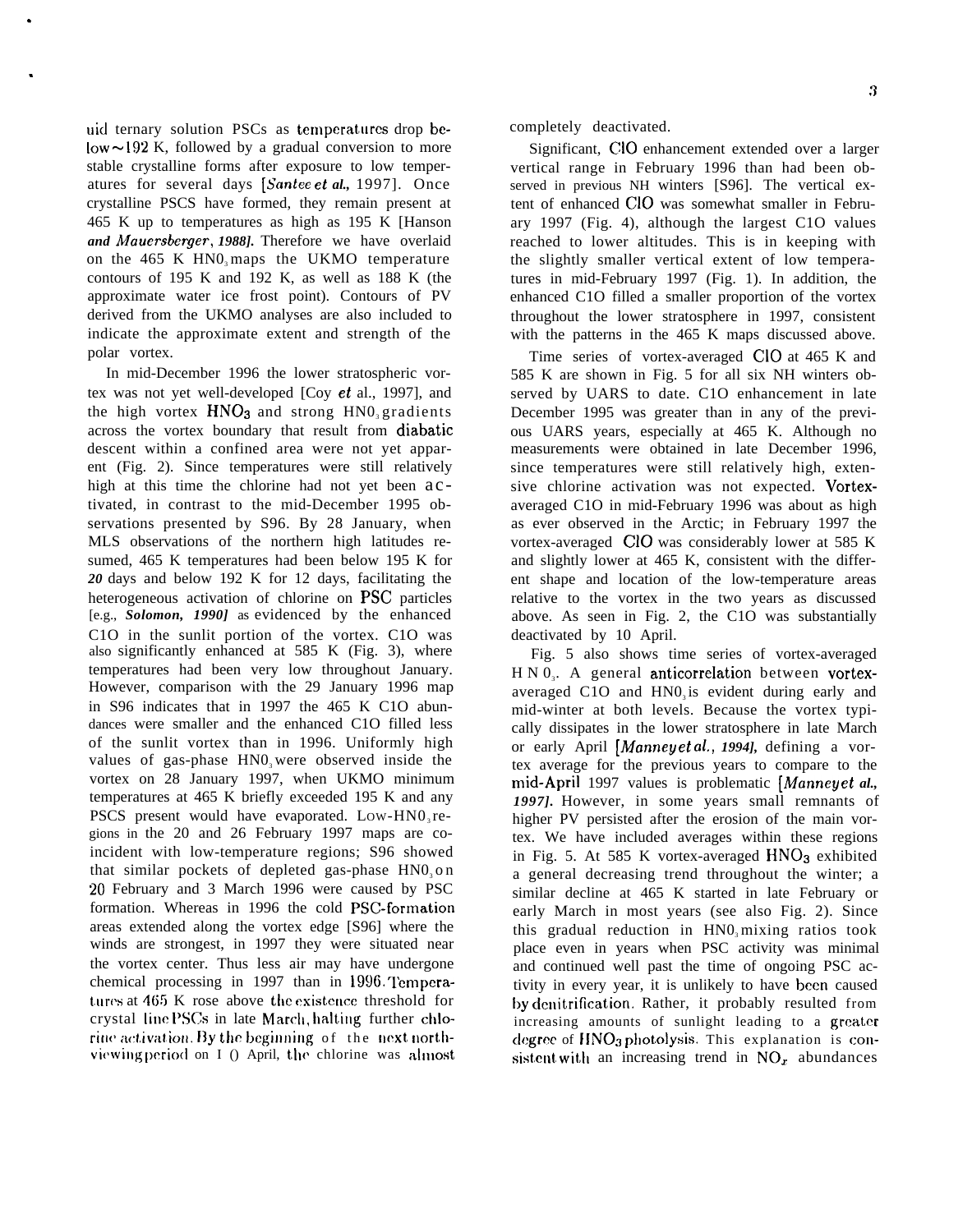Figure **1.** The area in percent of the hemisphere, as *a* function of pressure and time for the Arctic winters of (a) 1996-97 and (b) 1995-96, within which UKMO temperatures in the region poleward of 30°N were below 195 K.

.

I

**Figure 2.** Maps of 465 K MLS C1O (left, ppbv) and HNO<sub>3</sub> (right, ppbv) for selected days during the 1996-97 Arctic winter period. These are orthographic projections, with  $0^{\circ}$  longitude at the bottom and dashed black circles at 30° N and 60° N; blank spaces represent data gaps or bad data points. Only data from the "day" side of the orbit are shown for C1O; the thick black contour on the C1O maps denotes a solar zenith angle of 94°, which represents the approximate edge of daylight for the measurements. Superimposed in white are the  $0.25 \times 10^4$  and  $0.30 \text{ x } 10^{-4} \text{Km}^2 \text{kg}^{-1} \text{s}^{-1}$  UKMO PV contours to represent the approximate edge of the winter polar vortex at this level and to indicate the steepness of the PV gradient. Superimposed in black on the HNO<sub>3</sub> maps are the 195, 192, and 188 K UKMO temperature contours to represent thresholds for the existence of various types of PSCS (see text for details).

**Figure 3.** As in Fig. 2, for 585 K (with UKMO PV contours of 0.70 x  $10^{-4}$  and 0.80 x  $10^{-4}$  Km<sup>2</sup>kg<sup>-1</sup>s<sup>-1</sup>).

**Figure 4.** MLS C1O averaged over (a) 20 and 21 February 1997 and (b) 18 and 20 February 1996 (the two days in each year when MLS observed the highest 465 K C1O values), in  $PV/\theta$  space. PV is expressed as equivalent latitude (the latitude enclosing the same area as a given PV contour). Two PV contours, corresponding to the ones used to demark the vortex boundary in Fig. 2 but scaled to give similar values throughout the 0 domain, are overlaid in white.

Figure 5. Time series of area-weighted vortex averages of MLS C1O and gas-phase  $HNO<sub>3</sub>$  at (a) 585 K and (b) 465 K for the 1995-96 (cyan triangles) and 1996-97 (magenta squares) winters. Daily vortex averages for the previous four NH winters observed by UARS are represented by gray circles; specific results for C1O for each of these years are depicted in Santee et *al.* [1996]. Large data gaps in January/early February every year correspond to periods when MLS was viewing southern high latitudes; smaller gaps in some years represent times when the instrument was turned off. The low C1O values in February/March each year occur during a brief interval in the middle of every observing period when MLS is measuring in darkness.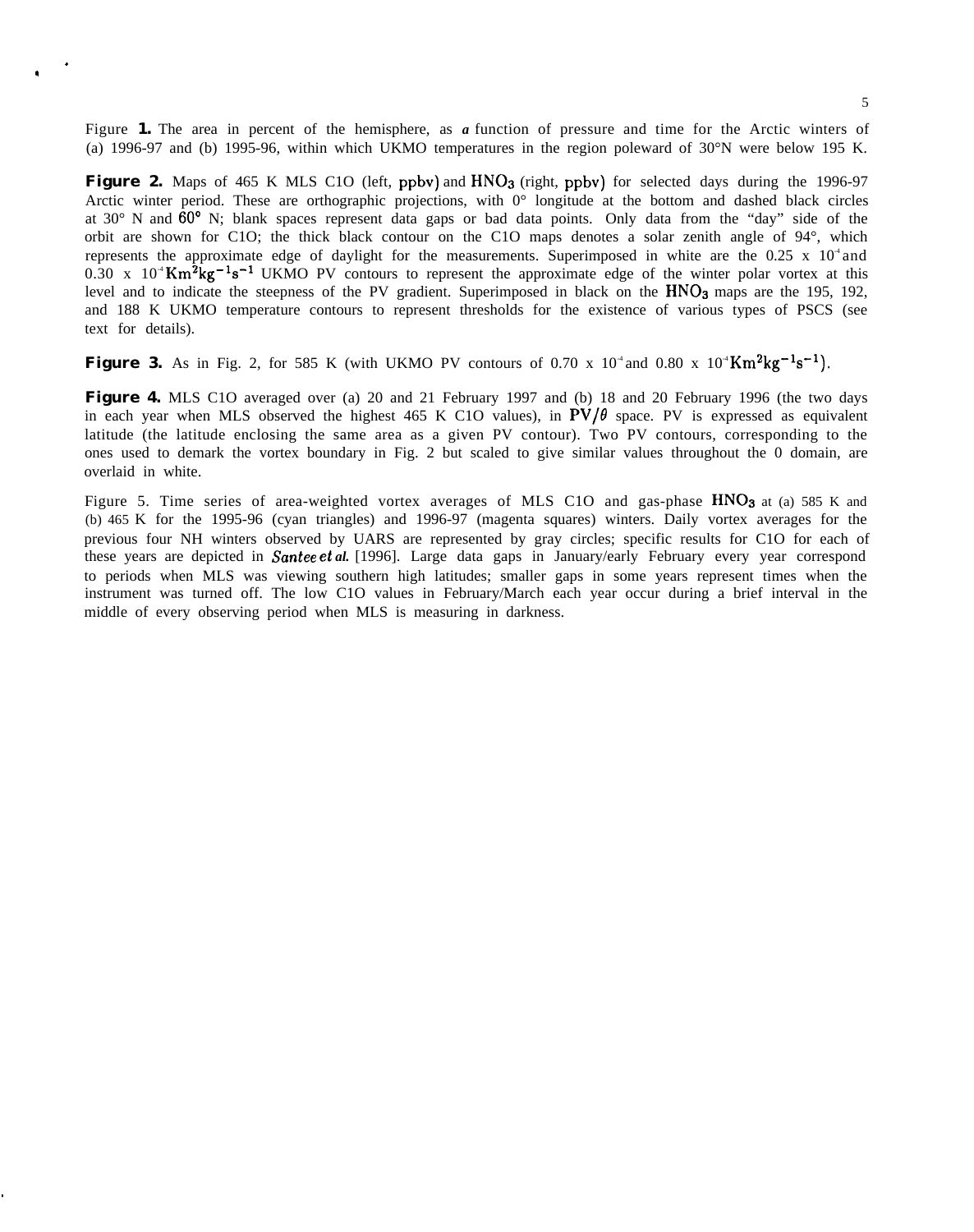

.

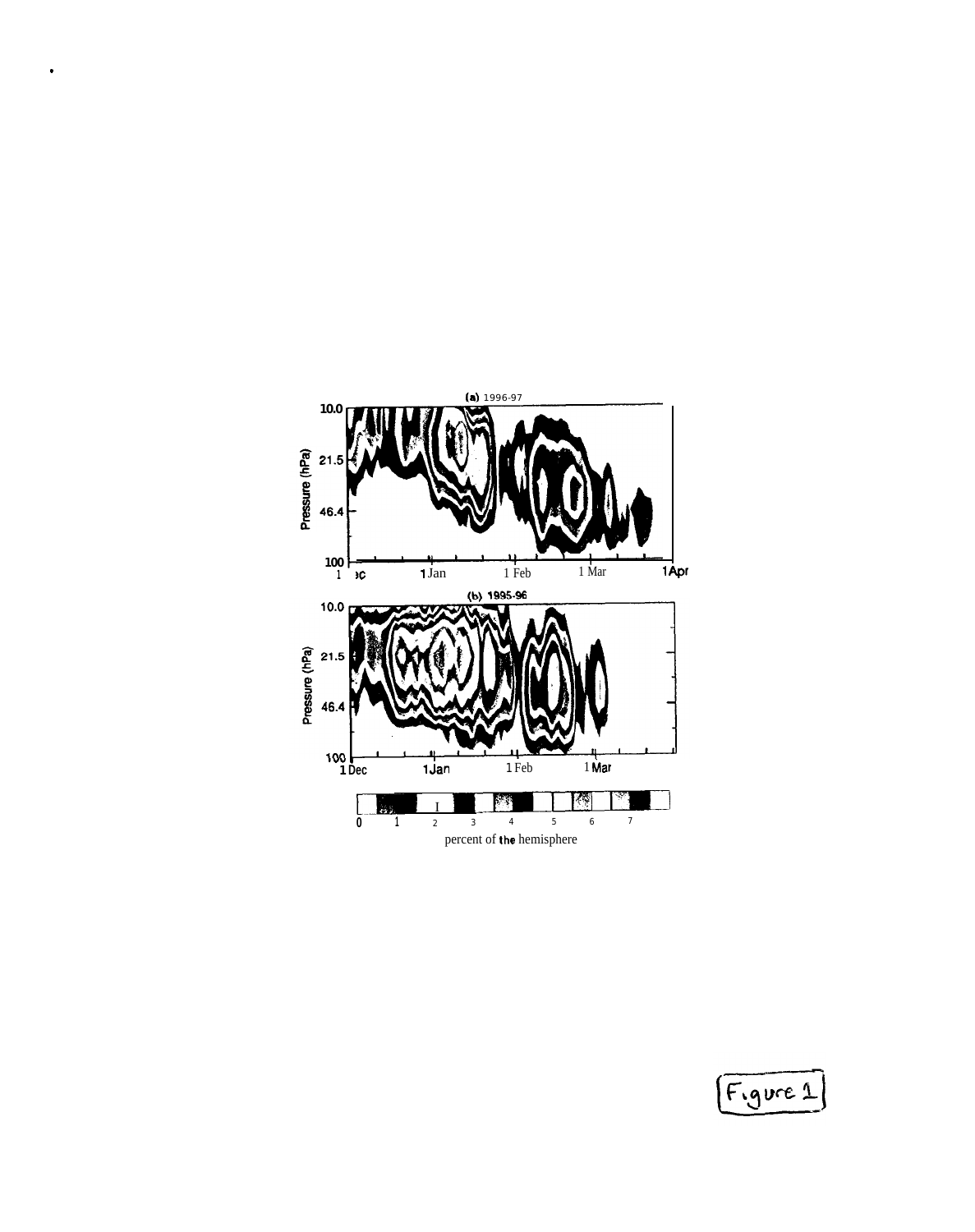

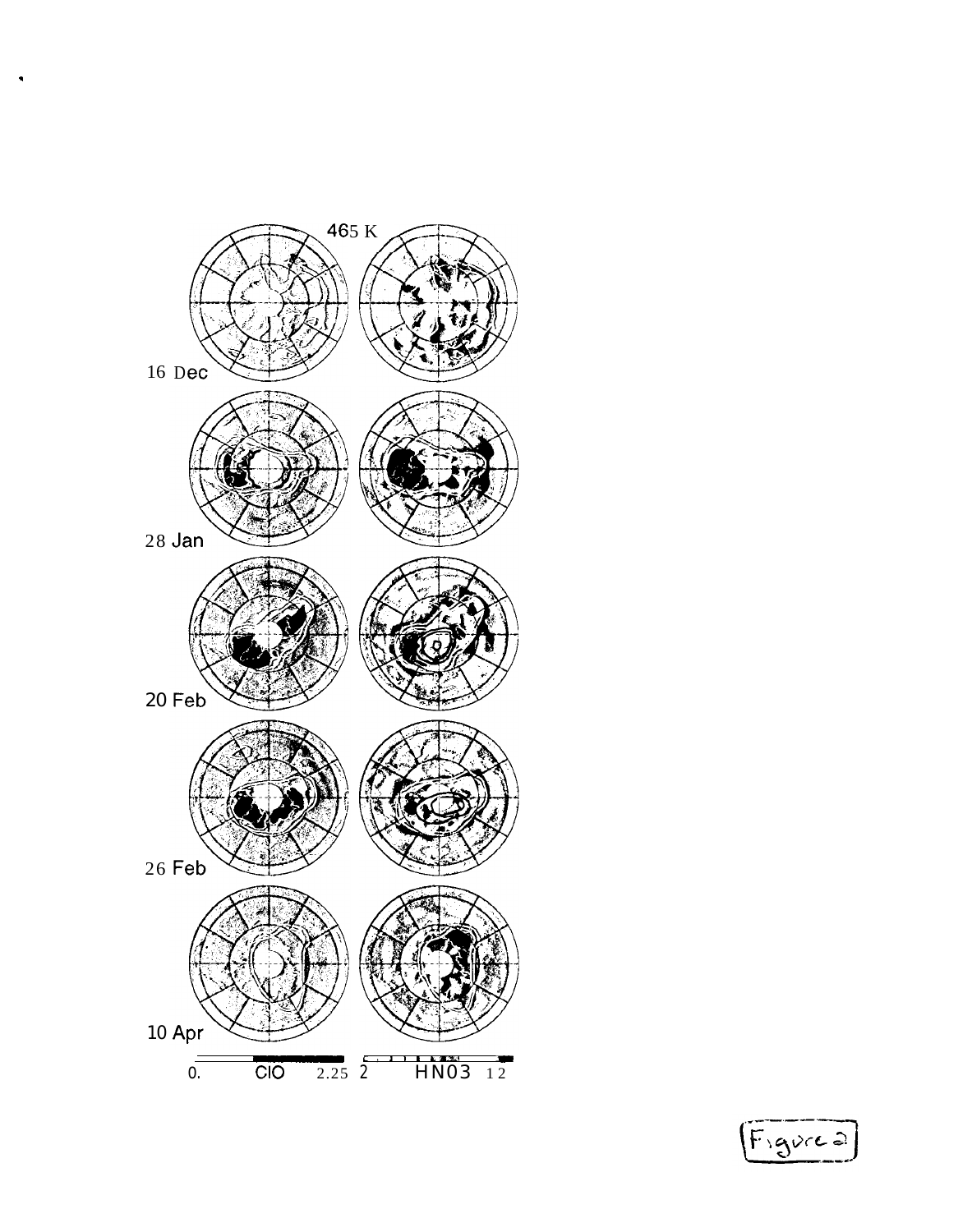

 $\hat{\mathbf{r}}$ 

 $\ddot{\phantom{0}}$  $\ddot{\phantom{0}}$ 

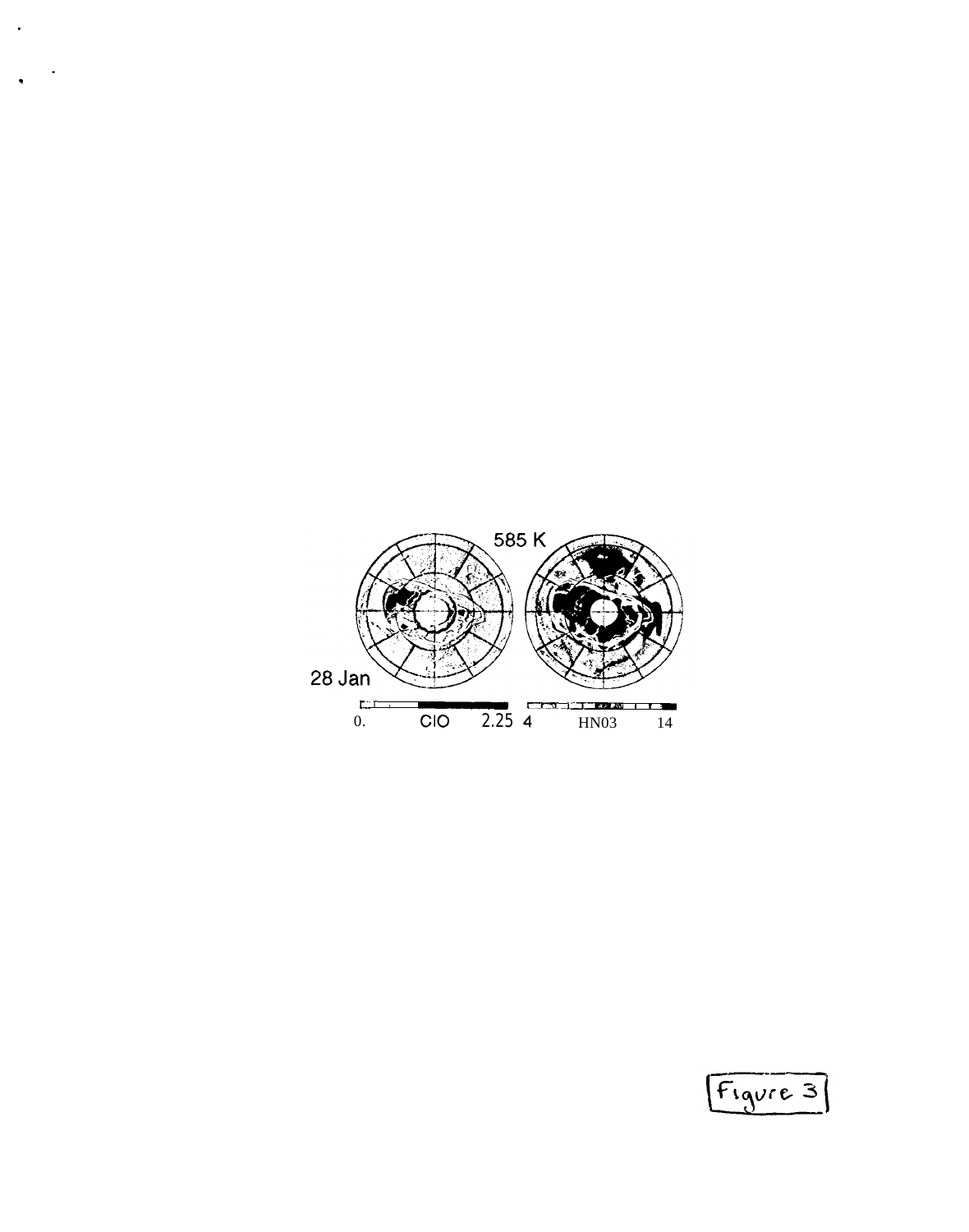

 $\bullet$